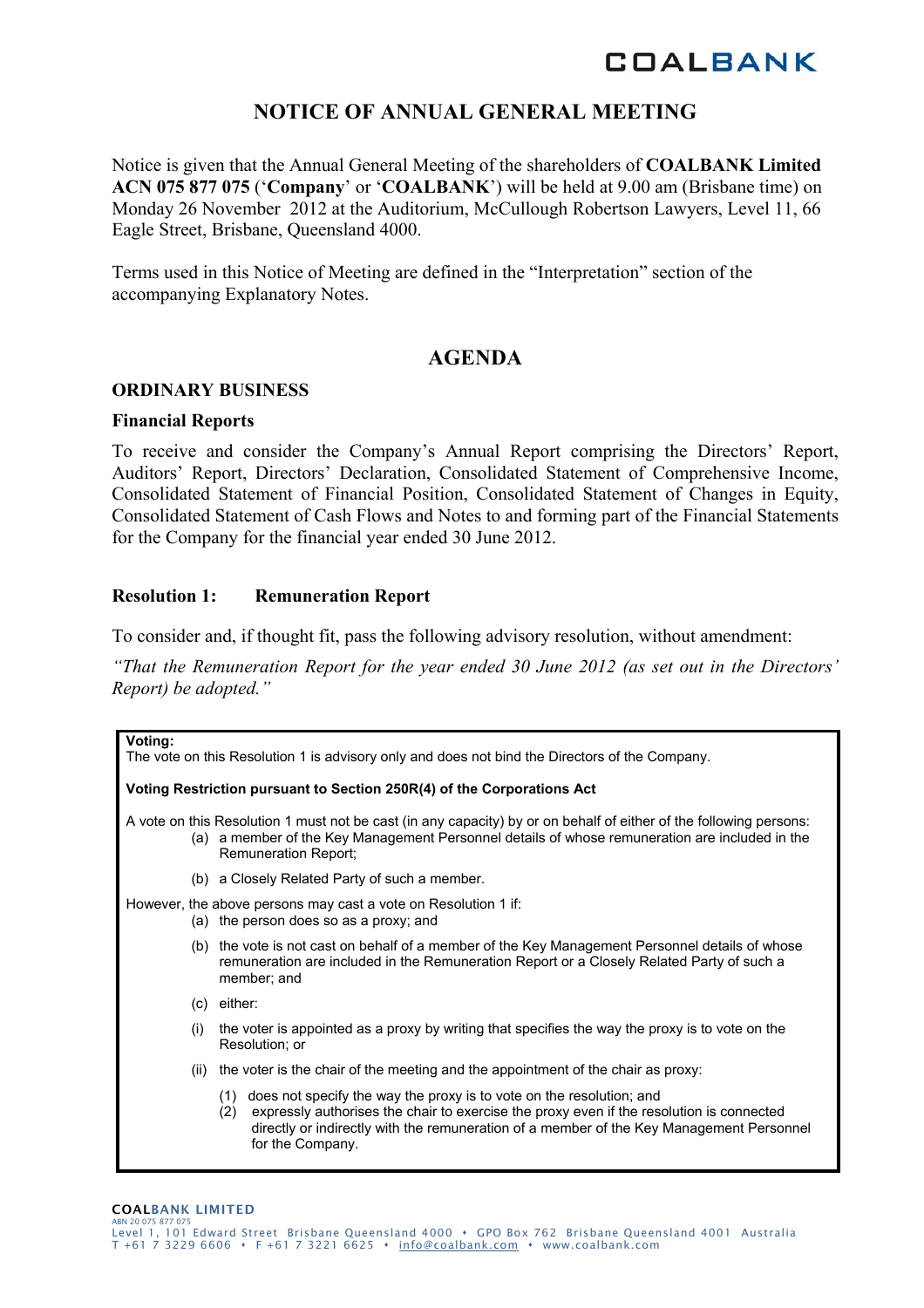#### **Resolution 2: Re-Election of Director – Mr Bill Stubbs**

To consider, and if thought fit, pass the following ordinary resolution:

*"That Mr Bill (W.R.) Stubbs, who retires by rotation in accordance with the Company's constitution and, being eligible, offers himself for re-election, be re-elected as a Director of the Company."*

#### **Resolution 3: Re-Election of Director – Mr Lance Grimstone**

To consider, and if thought fit, pass the following ordinary resolution:

*"That Mr Lance Grimstone, who retires by rotation in accordance with the Company's constitution and, being eligible, offers himself for re-election, be re-elected as a Director of the Company."* 

#### **Resolution 4: Re-Election of Director – Mr Roger Clarke**

To consider, and if thought fit, pass the following ordinary resolution:

*"That Mr Roger Clarke, who retires by rotation in accordance with the Company's constitution and, being eligible, offers himself for re-election, be re-elected as a Director of the Company."*

#### **SPECIAL BUSINESS**

#### **Resolution 5: Ratification of previous issue of shares**

To consider and, if thought fit, pass the following ordinary resolution:

*"That for the purposes of Listing Rule 7.4 and for all other purposes, the issue of 27,017,173 fully paid ordinary shares in the capital of the Company to sophisticated and professional investors at a price of 3.8 cents per share, for the purpose and otherwise on the terms described in the Explanatory Notes, be ratified."* 

Voting Exclusion Statement:

The Company will disregard any votes cast on resolution 5 by:

- any person who participated in the issue; and
- any of their associates.

However, the Company need not disregard a vote if:

- it is cast by a person as a proxy for a person who is entitled to vote, in accordance with the directions on the Proxy Form; or
- it is cast by the person chairing the meeting as a proxy for a person who is entitled to vote, in accordance with a direction on the Proxy Form to vote as their proxy decides.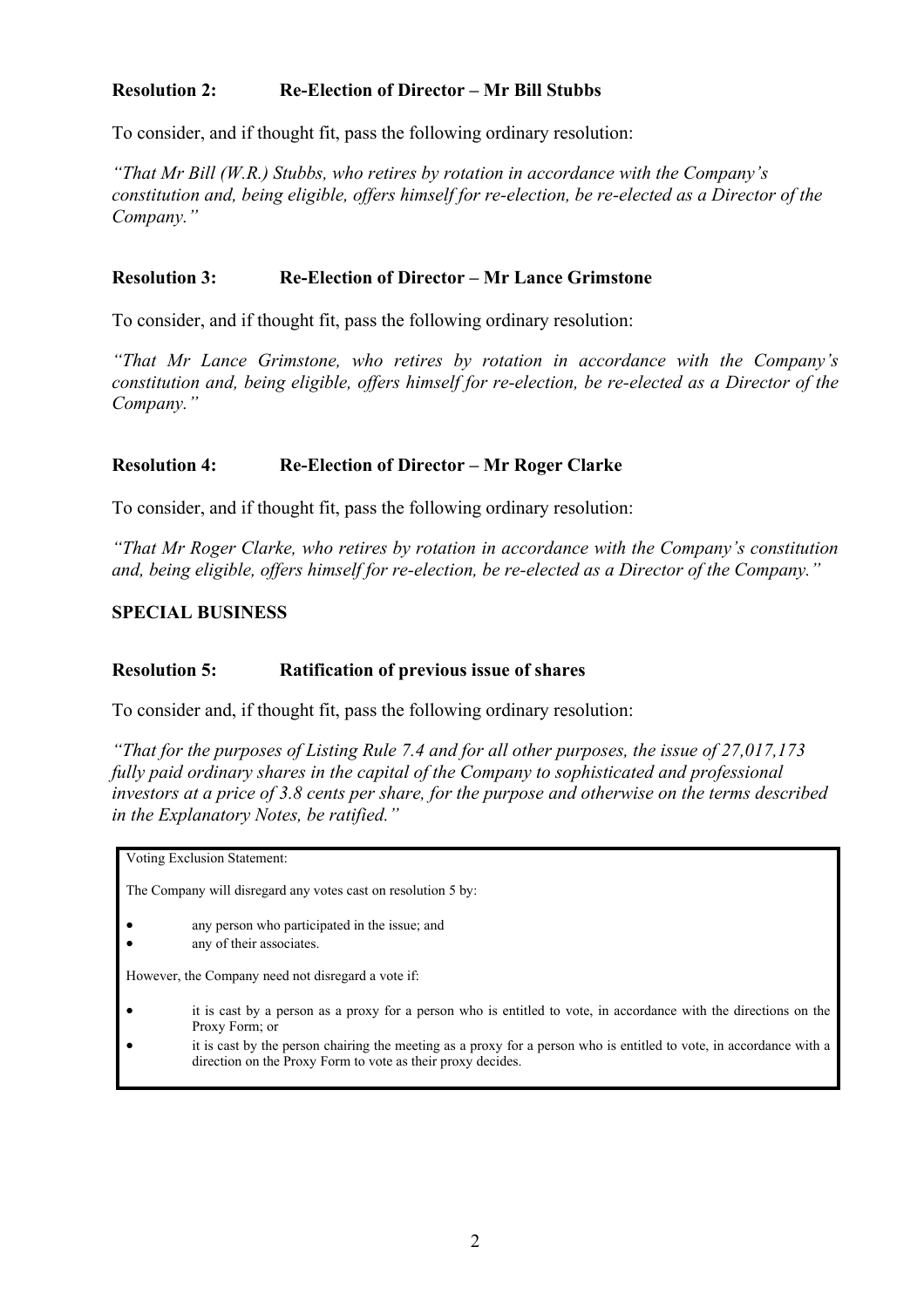#### GENERAL BUSINESS

To consider any other business as may be lawfully put forward in accordance with the constitution of the Company.

## **By Order of the Board**

hew Starty

Leni Stanley Company Secretary 22 October 2012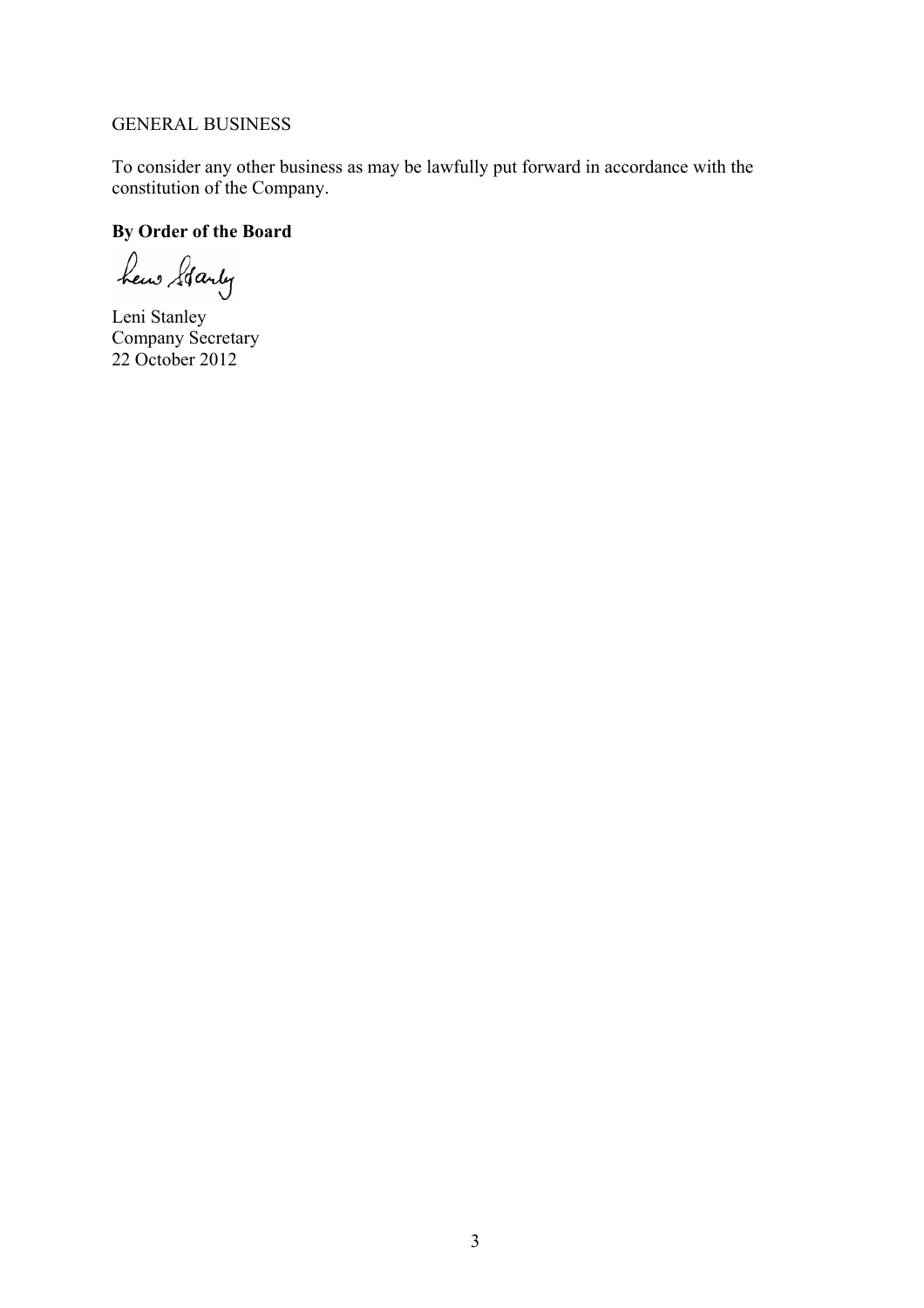# **EXPLANATORY NOTES COALBANK LIMITED A.C.N. 075 877 075**

These Explanatory Notes have been prepared for the information of Shareholders in connection with the business to be conducted at the Annual General Meeting to be held on 26 November 2012.

These Explanatory Notes form part of and should be read in conjunction with the accompanying Notice. A number of words and terms used in these Explanatory Notes have defined meanings, which are set out at the end of these Explanatory Notes.

#### **Consider the Company's Annual Report**

The Company's Annual Report comprising the Directors' Report and Auditors' Report, Directors' Declaration, Consolidated Statement of Comprehensive Income, Consolidated Statement of Financial Position, Consolidated Statement of Changes in Equity, Consolidated Statement of Cash Flows and notes to and forming part of the accounts for the Company and its controlled entities for the financial year ended 30 June 2012 was released to ASX on 18 September 2012. The Company's Annual Report is placed before Shareholders for discussion. No voting is required for this item.

#### **Resolution 1:** Remuneration Report

The Board has submitted its Remuneration Report to Shareholders for consideration and adoption by way of a non-binding advisory resolution.

The Remuneration Report is set out in the Directors' Report section of the Annual Report. The Report:

- explains the Board's policy for determining the nature and amount of remuneration of executive directors and senior executives of the Company;
- explains the relationship between the Board's remuneration policy and the Company's performance;
- sets out remuneration details for each Director and the most highly remunerated senior executives of the Company; and
- details and explains any performance conditions applicable to the remuneration of executive directors and senior executives of the Company.

A reasonable opportunity will be provided for discussion of the Remuneration Report at the Meeting.

Members of the Key Management Personnel and their proxies and Closely Related Parties are restricted from voting on a resolution put to Shareholders that the Remuneration Report of the Company be adopted. Key Management Personnel are those persons having authority and responsibility for planning, directing and controlling the activities of the entity, directly or indirectly, including any director (whether executive or otherwise) of that entity.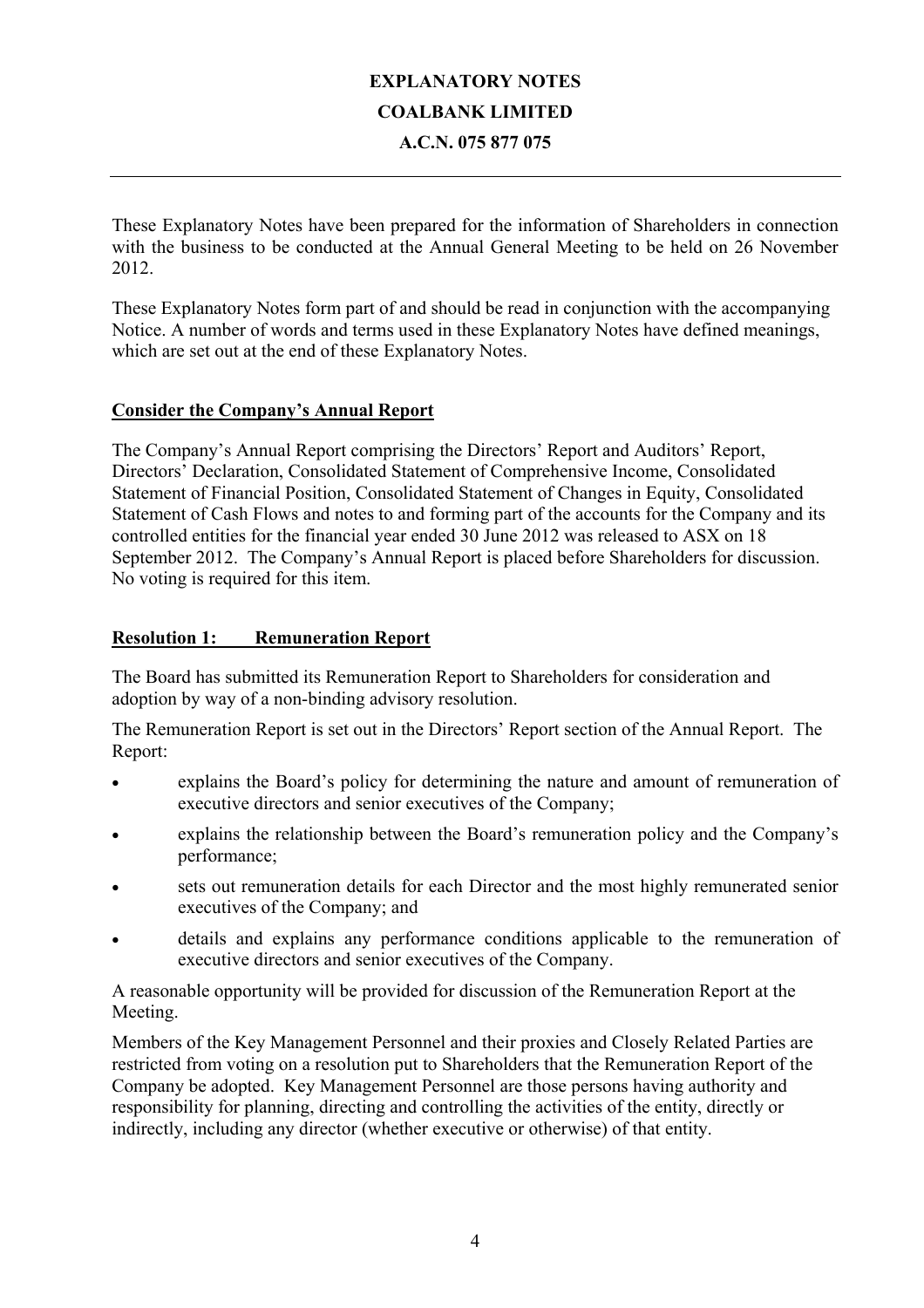The Voting Restriction does not apply where:

- (a) the chairperson or any other member of the Key Management Personnel is appointed in writing (by a Shareholder who is not a member of Key Management Personnel or a Closely Related Party of Key Management Personnel) as a proxy with specific instructions on how to vote on a resolution to adopt the remuneration report of the Company; or
- (b) the chairperson is appointed in writing (by a Shareholder who is not a member of Key Management Personnel or a Closely Related Party of Key Management Personnel) as a proxy with no specific instructions on how to vote on a non-binding vote on remuneration, where the shareholder provides express authorisation for the chairperson to do so

Shareholders should be aware that any undirected proxies given to the Chairperson will be cast by the Chairperson and counted in favour of the resolutions the subject of this Meeting, including this resolution 1, subject to compliance with the Corporations Act.

The Board unanimously recommends that Shareholders vote in favour of adopting the Remuneration Report. A vote on this resolution is advisory only and does not bind the Directors of the Company.

## **Resolution 2: Re-Election of Director – Mr Bill (W.R.) Stubbs**

In accordance with the Company's constitution, Mr Stubbs will retire by rotation at the Annual General Meeting and being eligible, offers himself for re-election.

## **2.1 Biography**

Mr Stubbs practiced as a lawyer for 30 years and is the co-founder of the legal firm, Stubbs Barbeler. He practiced in the area of commercial law including Stock Exchange listings and all areas of mining law. He has held the position of director of various public companies over the past 25 years in the mineral exploration and biotech fields. He is a current non-executive director of Lakes Oil N.L. and Armour Energy Limited and non-executive Chairman of DGR Global Limited. He is also the former Chairman of Alchemica Limited, Bemax Resources N.L. and Arrow Energy Limited.

Mr Stubbs is Chairman of the Audit Committee.

## **2.2 Directors' recommendation**

Mr Stubbs does not make any recommendation in respect of this resolution. All other Directors support Mr Stubbs' re-election as a Director and recommend that Shareholders vote in favour of this resolution.

## **Resolution 3: Re-Election of Director – Mr Lance Grimstone**

In accordance with the Company's constitution, Mr Grimstone will retire by rotation at the Annual General Meeting and being eligible, offers himself for re-election.

## **3.1 Biography**

Mr Grimstone B.Sc.(Hons) Geol. Grad.Dipl.Mangt., F.AusIMM, CPGeo.M.MICA is a geologist with over 35 years of experience in the exploration, mining and civil engineering industries. For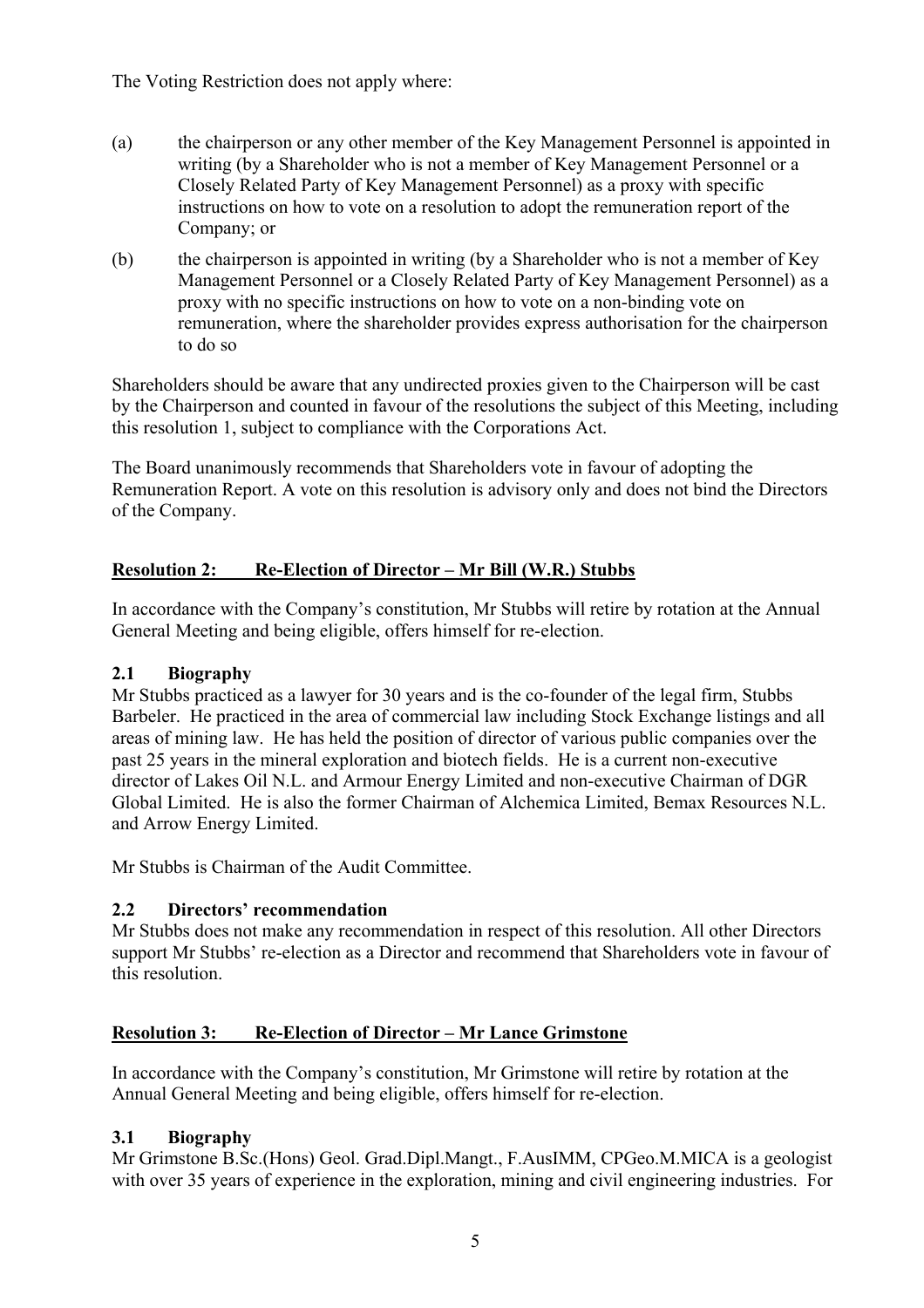the last 25 years Mr Grimstone has operated his own consultancy practice based principally upon his expertise in Eastern Australian coal operations.

Mr Grimstone is a member of the Audit Committee.

#### **3.2 Directors' recommendation**

Mr Grimstone does not make any recommendation in respect of this resolution. All other Directors support Mr Grimstone's re-election as a Director and recommend that Shareholders vote in favour of this resolution.

## **Resolution 4: Election of Director – Mr Roger Clarke**

In accordance with the Company's constitution, Mr Clarke will retire by rotation at the Annual General Meeting and being eligible, offers himself for re-election.

#### **4.1 Biography**

Mr Clarke has over 30 years commercial experience in the investment banking industry, with responsibilities in fund management, banking and corporate finance. He has been involved in a large number of initial public offerings, capital raisings, advisory roles and corporate transactions.

Mr Clarke is Chairman of the RBS Morgans Limited Board of Advice and the former Chairman of ABN AMRO Morgans Limited. In addition, Mr Clarke is the Chairman of Tissue Therapies Limited, NextDC Limited and MTA Insurance Ltd, and Deputy Chairman of Maverick Drilling & Exploration Limited. Mr Clarke is also Director of Trojan Equity Limited.

#### **4.2 Directors' recommendation**

Mr Clarke does not make any recommendation in respect of this resolution. All other Directors support Mr Clarke's election as a Director and recommend that Shareholders vote in favour of this resolution.

#### **Resolution 5: Ratification of previous issue of shares**

#### **5.1 Introduction**

As announced to ASX on 7 August 2012, the Company has issued 27,017,173 Ordinary Fully Paid Shares (**Placement Shares**) to sophisticated and professional investors at 3.8 cents per share.

The issue of the Placement Shares raised \$1.03 million to fund the Company's working capital requirements.

## **5.2 Why is shareholder approval required?**

Listing Rule 7.1 imposes a limit on the number of equity securities (including Shares) that a company can issue without shareholder approval. In general terms, the Company may not without Shareholder approval issue equity securities representing more than 15% of its share capital within a 12 month period.

Securities that are issued with shareholder approval do not reduce the number of equity securities that may be issued by the Company under Listing Rule 7.1.

Under Listing Rule 7.4, shareholder approval for the purposes of Listing Rule 7.1 can be obtained after the securities are issued if the issue did not breach the 15% limit in Listing Rule 7.1 when made. The issue of the Placement Shares did not breach the 15% limit.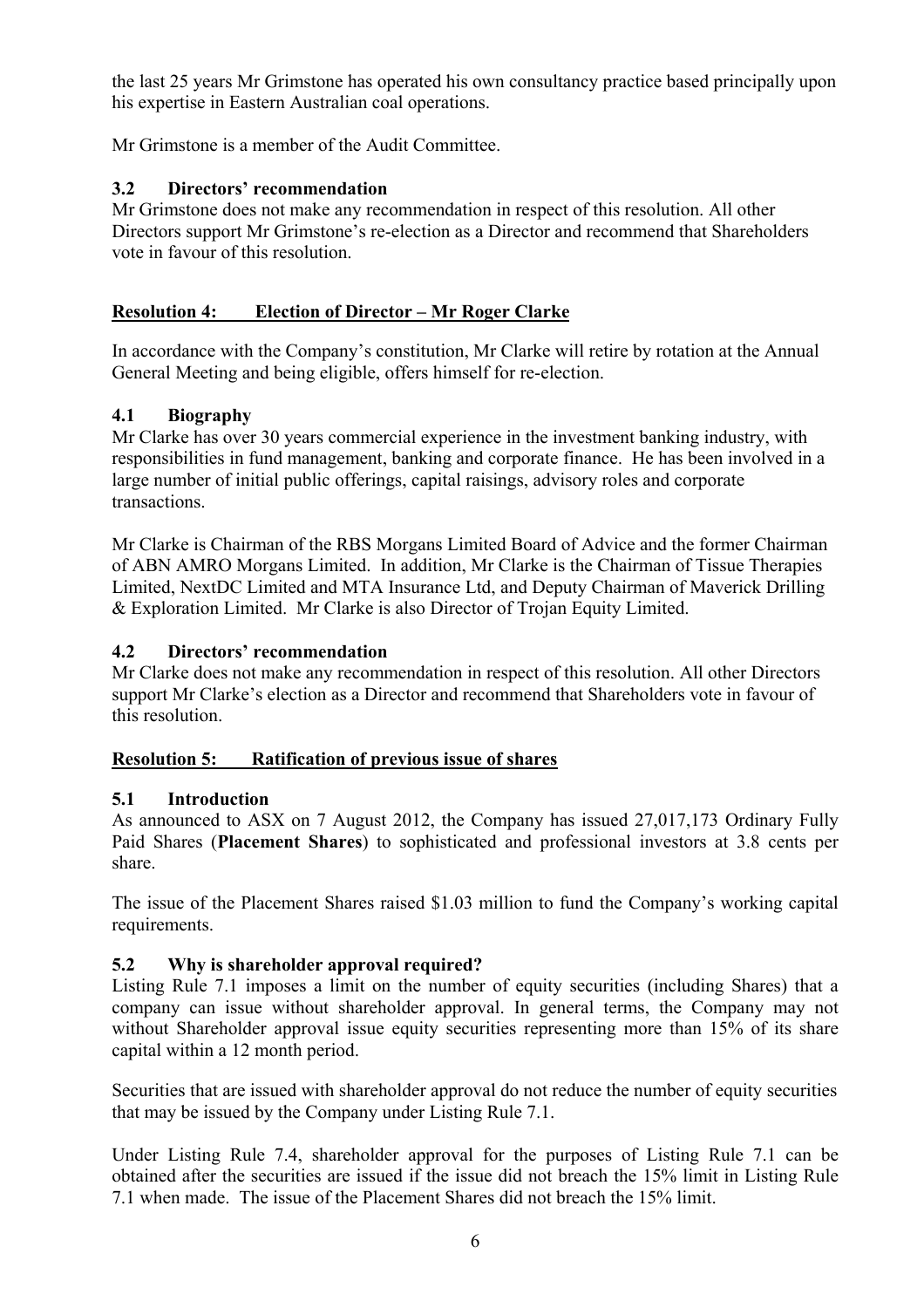Under resolution 5 the Company seeks ratification by Shareholders of the issue of the Placement Shares to provide the Company with greater flexibility to make future issues of equity securities during the next 12 months without first having to obtain the prior approval of Shareholders under Listing Rule 7.1.

#### **5.3 Details of Placement Shares and Convertible Bonds**

The Placement Shares were issued on the same terms and conditions as other Shares in the capital of the Company.

## **5.4 Other information**

For the purpose of Listing Rule 7.5, and for all other purposes, the following information is provided to Shareholders in connection with resolution 7:

- the Company issued 27,017,173 Placement Shares to the sophisticated and professional investors;
- the Placement Shares were issued at a price of \$0.038 each to raise a total of \$1.03 million.
- following the placement the Company has the following equity capital on issue:

| <b>Class of security</b>   | <b>Number</b><br><b>Securities</b> | of Terms (if any)                                                                                                  |
|----------------------------|------------------------------------|--------------------------------------------------------------------------------------------------------------------|
| <b>Listed Securities</b>   |                                    |                                                                                                                    |
| <b>Shares</b>              | 845,708,015                        |                                                                                                                    |
| <b>Unlisted Securities</b> |                                    |                                                                                                                    |
| Options                    | 40,000,000                         | Exercisable at 25 cents expiring on 2<br>June $2014$ – subject to vesting<br>conditions                            |
| Options                    | 3,000,000                          | Exercisable at 10.33 cents expiring 2<br>June 2013                                                                 |
| Options                    | 3,000,000                          | Exercisable at 8.25 cents each expiring<br>8 August 2013 – subject to vesting<br>conditions                        |
| Options                    | 4,000,000                          | Exercisable at 10 cents each expiring 8<br>August $2013$ – subject to vesting<br>conditions                        |
| Performance Rights         | 8,250,000                          | Subject to Share<br>vesting<br>price<br>conditions                                                                 |
| <b>Convertible Bonds</b>   | 380                                | Each bond has a face value of \$5,000<br>and is currently convertible into<br>131,579 shares at 3.8 cents each.(1) |

(1) The conversion price of the Convertible Bonds is currently a maximum price of 3.8c, but the conversion is subject to adjustment in certain circumstances (please refer the Terms and conditions included in the Notice of AGM lodged with ASX on 12 October 2011).

## **5.5 Directors' interests and recommendations**

None of the Directors has an interest in resolution 5. The Directors unanimously recommend that you vote in favour of resolution 5.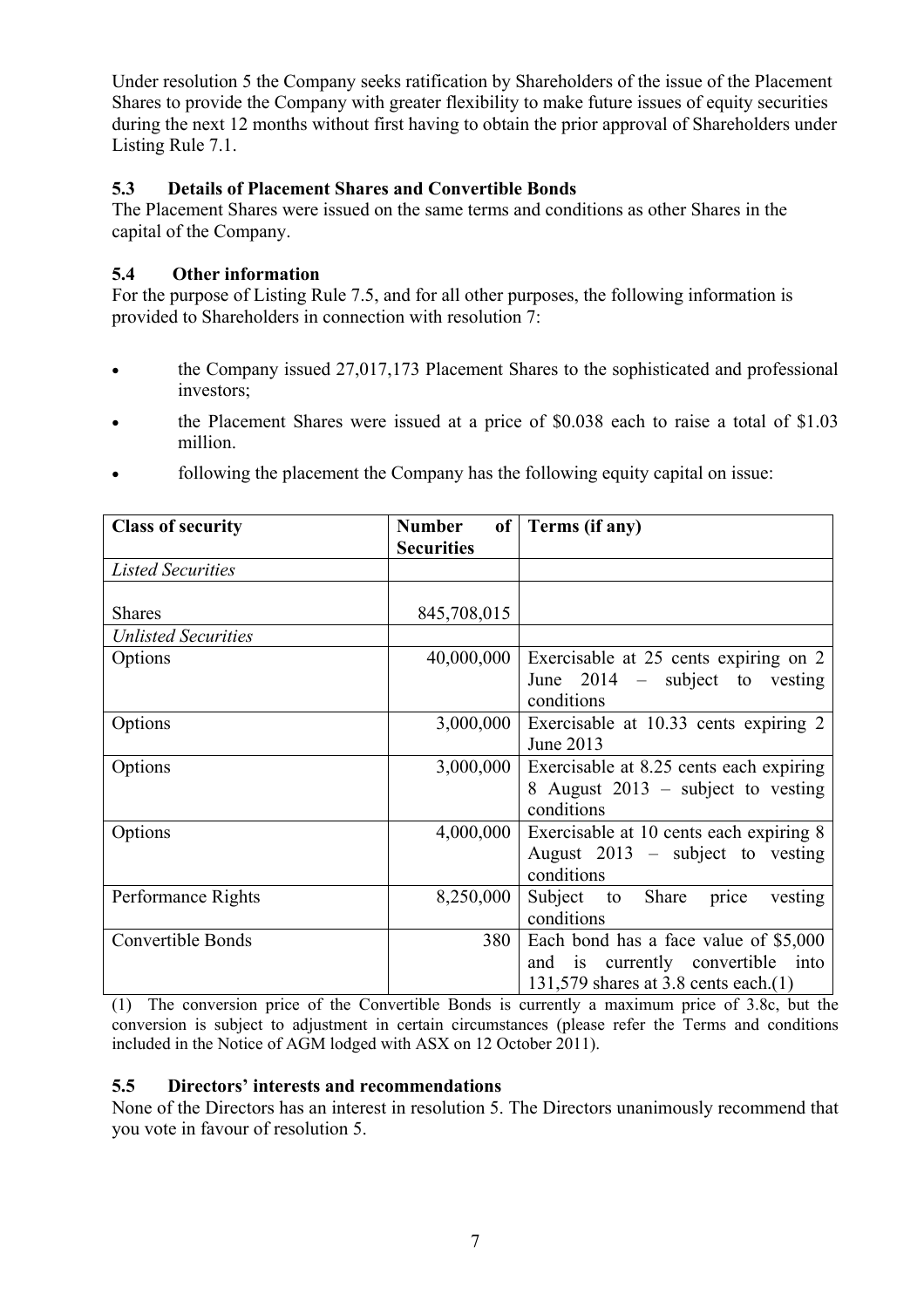# **VOTING ENTITLEMENT**

For the purposes of determining voting entitlements at the Meeting, Shares will be taken to be held by the persons who are registered as holding the Shares at 7.00pm (Sydney time) on Saturday 24 November 2012. Accordingly, transactions registered after that time will be disregarded in determining entitlements to attend and vote at the Meeting.

## **PROXIES**

A proxy form is attached to this Notice. If you are entitled to attend and vote at this Annual General Meeting, you may appoint:

• a person ("person" can be an individual or a body corporate); or

if the shareholder is entitled to cast two or more votes at the meeting, two persons, as your proxy or proxies to attend and vote for you at the meeting. A proxy need not be a Shareholder<sup>1</sup>

Any undirected proxies on a given item may be voted by the appointed proxies as they choose, subject to the restrictions set out in the voting exclusion statements in this Notice.

The Company must receive at least 48 hours (ie by 9.00 am (Brisbane time) on Saturday 24 November 2012) before the meeting:

- your completed proxy form; and
- if you sign under power of attorney or corporate representative, that power of attorney or corporate representative appointment or a certified copy of it.

Any proxy form received after this deadline (including at the Annual General Meeting) will be invalid. The proxy form (and any authority appointing an attorney or corporate representative) must be:

- lodged on-line at www.investorcentre.linkmarketservices.com.au (login to the Link website using the details as shown on the proxy form, select 'Voting' and follow the prompts to lodge your vote. To use the online voting facility, Shareholders will need their "Holder Identifier" (Securityholder Reference Number (SRN) or Holder Identification Number (HIN) as shown on the front of the proxy form)); or
- sent by post to COALBANK Limited c-/ Link Market Services Limited, Locked Bag A14, Sydney South, NSW 1235; or
- sent by fax to Link Market Services Limited on +61 2 9287 0309; or
- sent by email to vote@linkmarketservices.com.au; or
- by hand delivering it to Link Market Services Limited at Level 12, 680 George Street, Sydney NSW 2000.

## **BODY CORPORATE REPRESENTATIVES**

Any corporation wishing to appoint a person to act as representative at the Annual General Meeting may do so by providing that person with a certificate authorising the person to act as the corporation's representative in accordance with the corporation's constitution. Where a person has previously been appointed to act as a representative of a body corporate, the certificate appointing that person is not required to be produced to the Company prior to the meeting where:

- the certificate appointing the representative has been previously produced to the Company;
- the representative is entitled to attend the meeting on the basis of the same certificate (without amendment or extension); and
- the certificate is otherwise valid.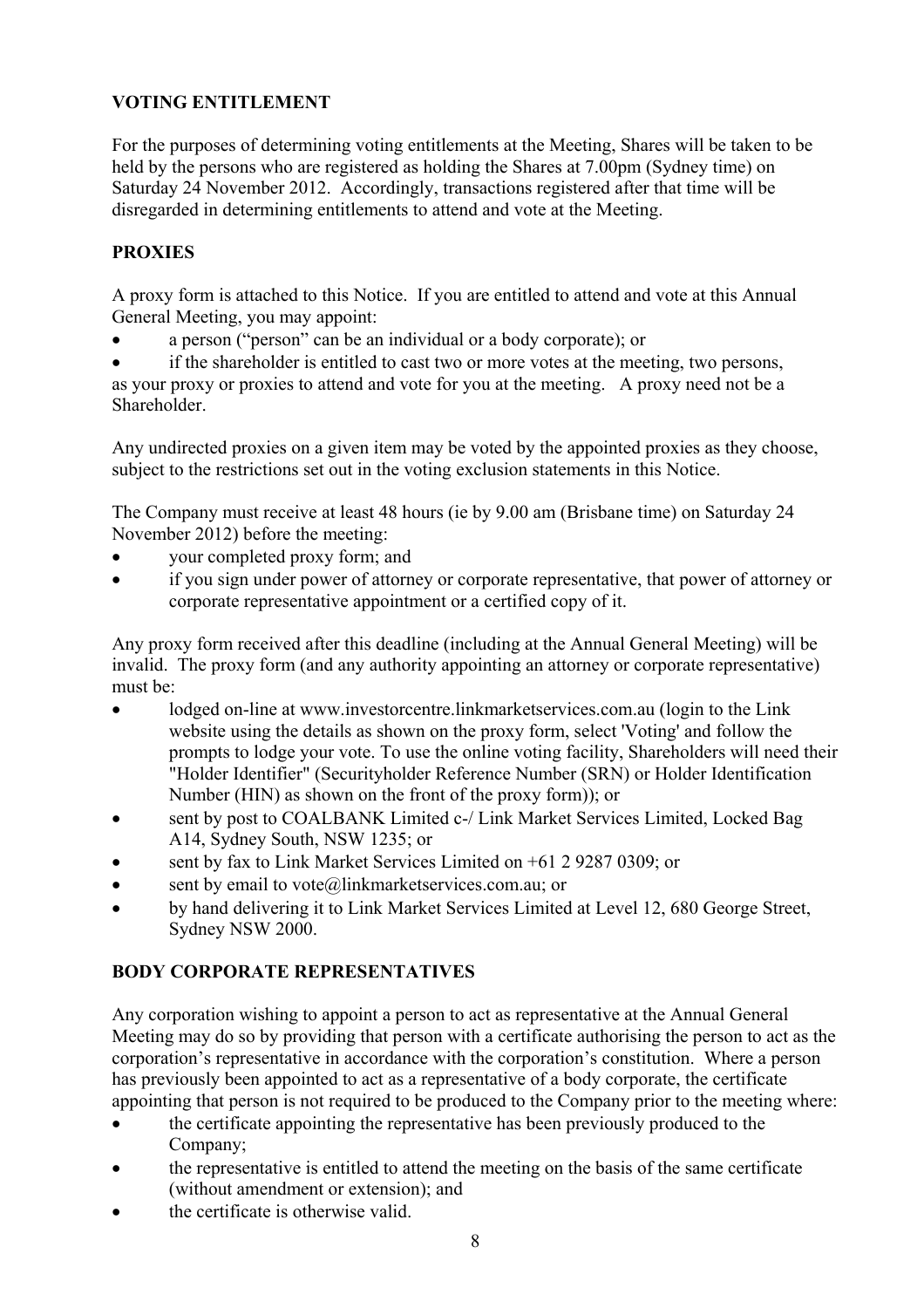#### **Definitions**

In these Explanatory Notes:

**ASX** means ASX Limited or the stock market operated by it, as the context requires.

**Board** means the board of Directors of the Company.

**Closely Related Party** (as defined in the Corporations Act) of a member of the Key Management Personnel for an entity means:

- (a) a spouse or child of the member; or
- (b) a child of the member's spouse; or
- (c) a dependant of the member or the member's spouse; or
- (d) anyone else who is one of the member's family and may be expected to influence the member, or be influenced by the member, in the member's dealing with the entity; or
- (e) a company the member controls; or
- (f) a person prescribed by the regulations made under the Corporations Act.

**Corporations Act** means the *Corporations Act 2001* (Cth).

**Company** means COALBANK Limited ACN 075 877 075.

**Directors** means the directors of the Company.

**Key Management Personnel** has the definition given in the accounting standards as those persons having authority and responsibility for planning, directing and controlling the activities of the entity, directly and indirectly, including any director (whether executive or otherwise) of that entity.

**Listing Rule** means the listing rules of ASX Limited.

**Notice** means the notice of meeting of the Company dated XX October 2012.

**Meeting** means the annual general meeting convened pursuant to the Notice.

**Proxy Form** means a proxy form accompanying the Notice.

**Shareholder** means a holder of Shares.

**Shares** means ordinary fully paid shares in the issued capital of the Company.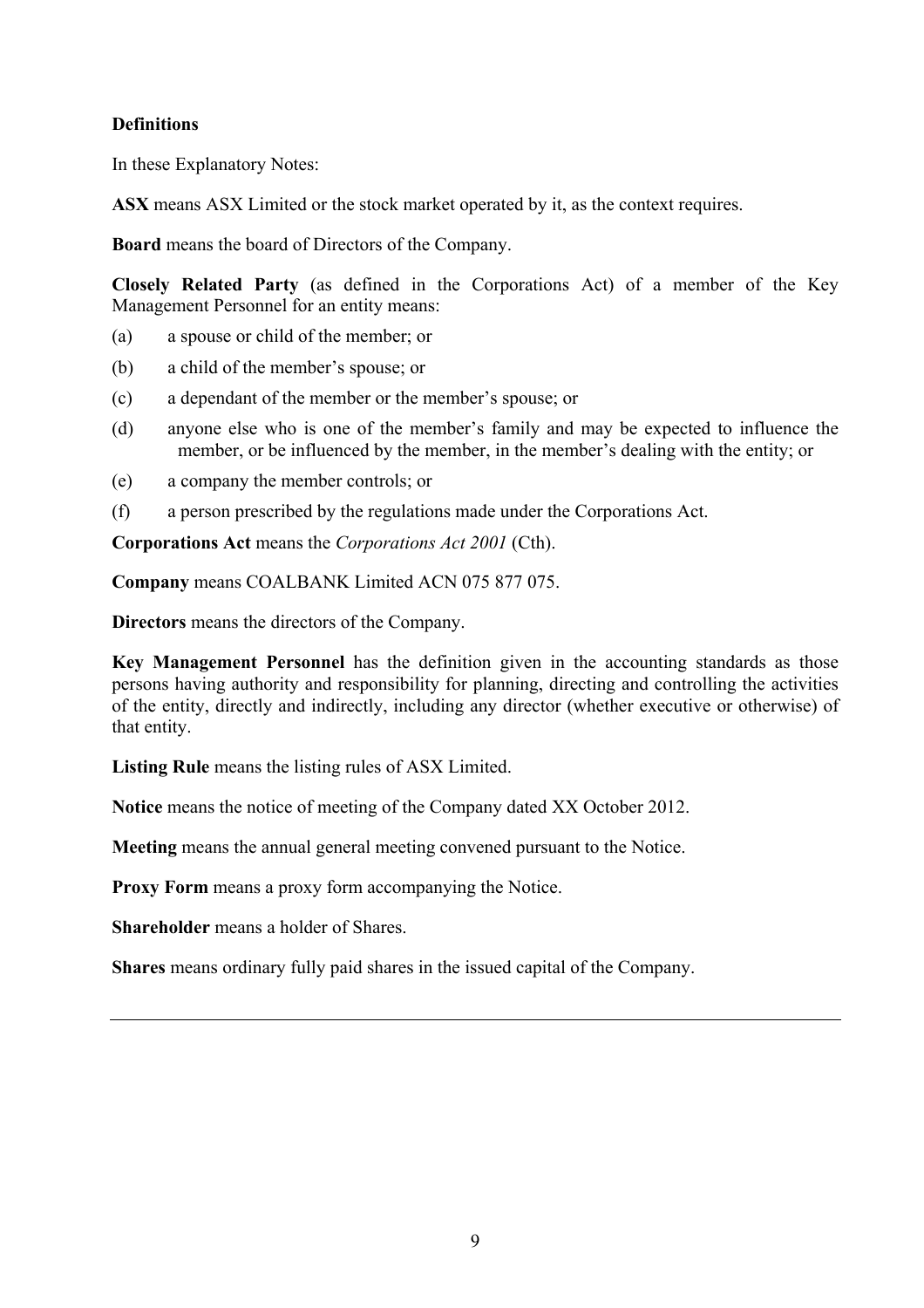

**Coalbank Limited**  ABN 20 075 877 075

**LODGE YOUR VOTE**

**ONLINE www.linkmarketservices.com.au**

**By fax: +61 2 9287 0309** 



 **By mail:** Coalbank Limited C/- Link Market Services Limited Locked Bag A14 Sydney South NSW 1235 Australia

**All enquiries to: Telephone:** 1300 554 474



**X99999999999**

#### **ShareHOLDER VOTING FORM**

I/We being a member(s) of Coalbank Limited and entitled to attend and vote hereby appoint:

| STEP <sub>1</sub>                                                                                                                                                                                                                                                                                                                                                                                                                                                                                                                                                                                                                                                                                                                | <b>APPOINT A PROXY</b>                                                                                                                                                                                                                                                                                            |  |  |  |
|----------------------------------------------------------------------------------------------------------------------------------------------------------------------------------------------------------------------------------------------------------------------------------------------------------------------------------------------------------------------------------------------------------------------------------------------------------------------------------------------------------------------------------------------------------------------------------------------------------------------------------------------------------------------------------------------------------------------------------|-------------------------------------------------------------------------------------------------------------------------------------------------------------------------------------------------------------------------------------------------------------------------------------------------------------------|--|--|--|
| the Chairman<br>of the Meeting<br>(mark box)                                                                                                                                                                                                                                                                                                                                                                                                                                                                                                                                                                                                                                                                                     | <b>OR</b> if you are <b>NOT</b> appointing the Chairman of the Meeting as your proxy,<br>please write the name of the person or body corporate (excluding the<br>registered shareholder) you are appointing as your proxy. I/we appoint the<br>Chairman of the Meeting as an alternate proxy to the person named. |  |  |  |
| If no person/body corporate is named, the Chairman of the Meeting, is appointed as my/our proxy and to vote for me/us on my/our behalf<br>at the Annual General Meeting of the Company to be held at 9:00am on Monday, 26 November 2012, at The Auditorium, McCullough<br>Robertson Lawyers, Level 11, 66 Eagle Street, Brisbane, Queensland 4000 and at any adjournment or postponement of the meeting.<br>I/we expressly authorise the Chairman of the Meeting to exercise my/our proxy even if the resolution is connected directly or indirectly<br>with the remuneration of a member of the key management personnel.<br>The Chairman of the Meeting intends to vote undirected proxies in favour of all items of business, |                                                                                                                                                                                                                                                                                                                   |  |  |  |

**Proxies will only be valid and accepted by the Company if they are signed and received no later than 48 hours before the meeting. Please read the voting instructions overleaf before marking any boxes with an**  $\chi$ 

| STEP <sub>2</sub><br><b>VOTING DIRECTIONS</b>                                    |     |         |          |                                                                     |     |         |                      |
|----------------------------------------------------------------------------------|-----|---------|----------|---------------------------------------------------------------------|-----|---------|----------------------|
| <b>Resolution 1</b><br>Adoption of the Remuneration Report                       | For | Against | Abstain* | <b>Resolution 4</b><br>Re-election of Director - Mr Roger<br>Clarke | For | Against | Abstain <sup>*</sup> |
| <b>Resolution 2</b><br>Re-Election of Director - Mr Bill (W.R.)<br><b>Stubbs</b> |     |         |          | <b>Resolution 5</b><br>Ratification of previous issue of shares     |     |         |                      |
| <b>Resolution 3</b><br>Re-Election of Director - Mr Lance<br>Grimstone           |     |         |          |                                                                     |     |         |                      |

|                                          |                                                                                                | <u>Manager</u>                                                                                                                                                                                                                                                                                       |
|------------------------------------------|------------------------------------------------------------------------------------------------|------------------------------------------------------------------------------------------------------------------------------------------------------------------------------------------------------------------------------------------------------------------------------------------------------|
|                                          |                                                                                                |                                                                                                                                                                                                                                                                                                      |
| $\vert \mathbb{O} \vert$                 | poll and your votes will not be counted in computing the required majority on a poll.          | If you mark the Abstain box for a particular Item, you are directing your proxy not to vote on your behalf on a show of hands or on a                                                                                                                                                                |
|                                          |                                                                                                |                                                                                                                                                                                                                                                                                                      |
| STEP 3                                   | SIGNATURE OF SHAREHOLDERS - THIS MUST BE COMPLETED                                             |                                                                                                                                                                                                                                                                                                      |
| Shareholder 1 (Individual)               | Joint Shareholder 2 (Individual)                                                               | Joint Shareholder 3 (Individual)                                                                                                                                                                                                                                                                     |
|                                          |                                                                                                |                                                                                                                                                                                                                                                                                                      |
| Sole Director and Sole Company Secretary | Director/Company Secretary (Delete one)                                                        | NUMBER 1991<br>Director                                                                                                                                                                                                                                                                              |
|                                          |                                                                                                |                                                                                                                                                                                                                                                                                                      |
|                                          |                                                                                                | This form should be signed by the shareholder. If a joint holding, either shareholder may sign. If signed by the shareholder's attorney, the power<br>of attorney must have been previously noted by the registry or a certified copy attached to this form. If executed by a company, the form must |
|                                          | be executed in accordance with the company's constitution and the Corporations Act 2001 (Cth). | ≣<br>CBO PRX201R                                                                                                                                                                                                                                                                                     |